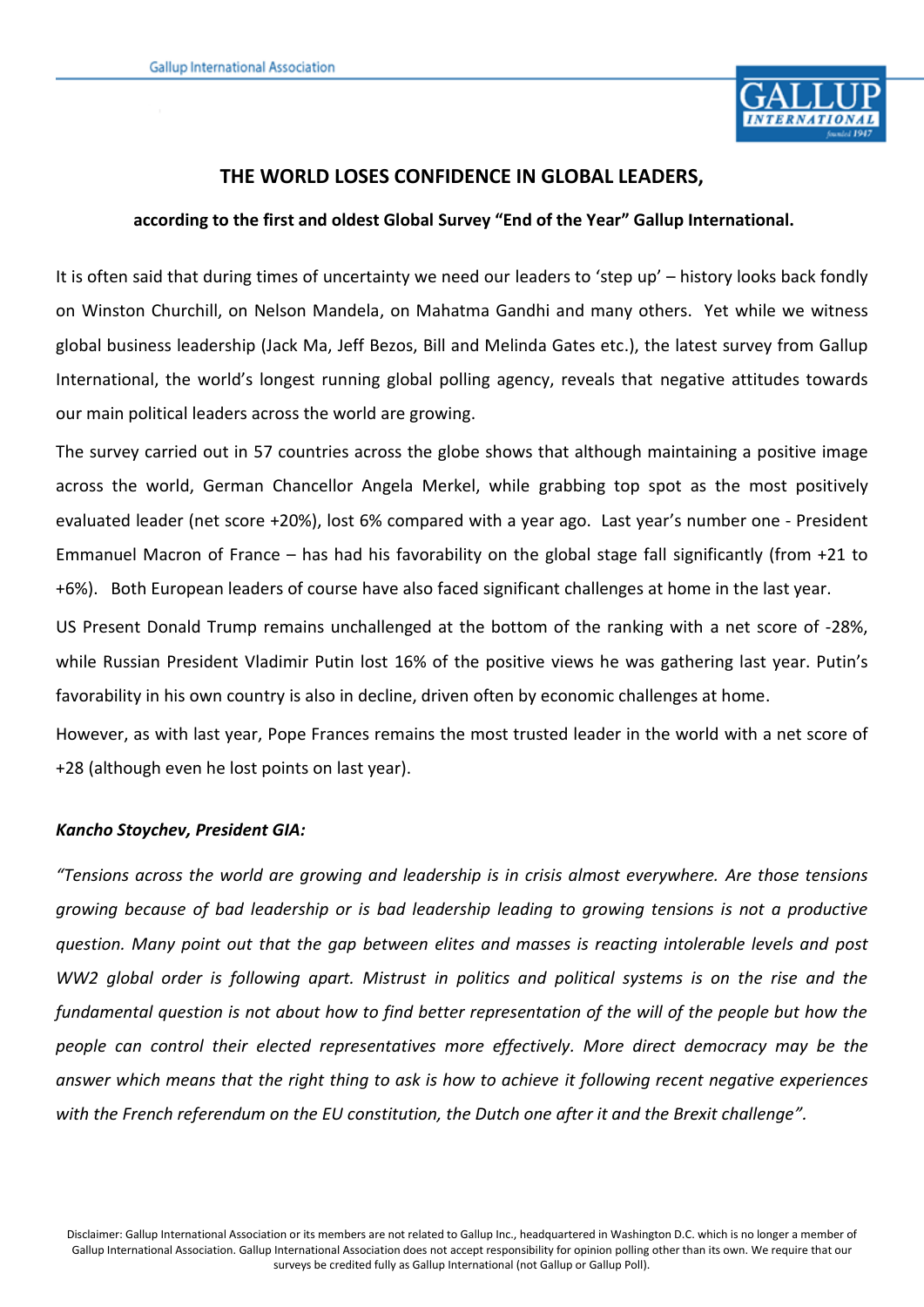

## **Methodology, Sample Size and Mode of Field Work:**

The Gallup International End of Year Survey (EoY) is an annual tradition initiated by and designed under the chairmanship of Dr. George Gallup in 1977. It is conducted every year since then. This year it was carried out by the Gallup International Association and partners in 57 countries around the world, representing the population of all G20 countries (except China) and about 57% of the global population.

Due to political, cultural or religious specifics some survey questions are not asked in all countries.

The question on political leaders was polled in 45 countries across the globe among a total of 46 952 persons. In each surveyed country a representative sample of around 1000 men and women was interviewed either face to face, via telephone or online. The margin of error for the survey is between 3% and 5% at 95% confidence level. The field work was conducted during October 2018 – January 2019.

### **EoY Survey Regions Coverage:**

- EU Total: Combines EU West and EU East sub-groups (n=13 615)
- EU West: Austria, Finland, France, Germany, Italy, Netherlands, Spain, UK (n=7 510)
- EU East: Bulgaria, Czech Republic, Latvia, Poland, Romania, Hungary (n=6 105)
- Non-EU Europe: Albania, Armenia, Bosnia and Herzegovina, Georgia, Kosovo, Macedonia, Moldova, Serbia, Switzerland, Ukraine (n=9 461)
- $\blacksquare$  USA (n=1 045)
- Canada ( $n=600$ )
- $\blacksquare$  India (n=1 001)
- **Russia (n=1 000)**
- Latin America: Argentina, Brazil, Colombia, Ecuador, Mexico, Paraguay, Peru (n=5 526)
- East Asia: Hong Kong, Indonesia, Japan, Philippines, Republic of Korea, Thailand, Vietnam (n=6 400)
- West Asia: Afghanistan, Azerbaijan, Kazakhstan, Pakistan, Turkey (n=5 671)
- Middle East: Iraq, Jordan, Lebanon, Syria, Saudi Arabia (n=5 351)
- Africa: Ghana, Nigeria, South Africa (n= 2 815)
- Australia & New Zealand (n=2 039)

## **About Gallup International**

Gallup International Association (GIA) is the leading association in market research and polling and this year celebrates its 72nd anniversary.

For over 70 years Gallup International Members have demonstrated their expert ability to conduct multicountry surveys on a comparable basis and deliver the highest quality. Their Members are leading national institutes with a profound local knowledge of research methods and techniques, statistical sources, customs and culture differences of its own country and carefully selected by the Association Board. With only one Member agency per country, Members work together on a daily basis to share knowledge, new research techniques and tools, as well as to provide the most appropriate solutions to international research projects and service our clients to the best of our abilities. GIA has over 50 members and conducts research in over 100 countries.

## **For more information:**

Kancho Stoychev (in Sofia), +359 88 8611025 Johnny Heald (in London), +44 7973 600308 For further details see website: [www.gallup-international.com](http://www.gallup-international.com/)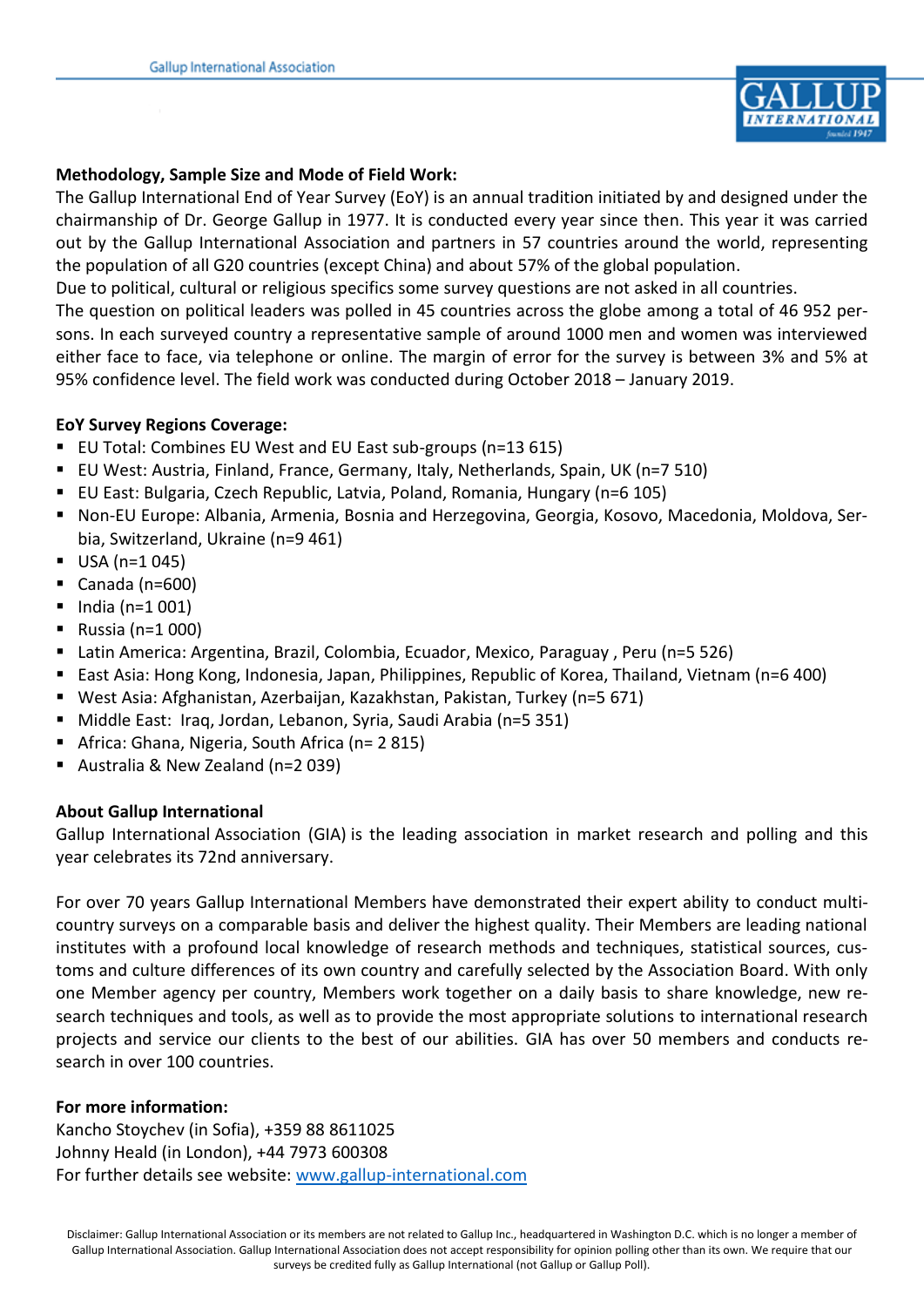

# **End of Year Survey 2018 Participants**

(GIA Members and Partners presented in alphabetical order)

| <b>Country</b>                  | <b>Vendor Company</b>              | Sample size | <b>Fieldwork Dates</b> | <b>Method</b>   | <b>Representativeness</b> |  |  |  |
|---------------------------------|------------------------------------|-------------|------------------------|-----------------|---------------------------|--|--|--|
| Row %                           |                                    |             |                        |                 |                           |  |  |  |
| AFGHANISTAN                     | ACSOR-Surveys                      | 1763        | 15-25.10.2018          | F <sub>2F</sub> | National 18+              |  |  |  |
| <b>ALBANIA</b>                  | <b>Be Research LLC</b>             | 1 0 4 0     | 08-18.11.2018          | <b>CAPI</b>     | National, 18-65           |  |  |  |
| ARGENTINA                       | Voices! Research & Consultancy     | 1 0 0 2     | 02-15.10.2018          | F2F, CAPI       | National, 16+             |  |  |  |
| <b>ARMENIA</b>                  | <b>MPG LLC</b>                     | 1 1 1 1     | 17-22.11.2018          | <b>CAPI</b>     | National, 18+             |  |  |  |
| <b>AUSTRALIA</b>                | Roy Morgan Research                | 1028        | 13-14.12.2018          | CAWI            | National                  |  |  |  |
| <b>AUSTRIA</b>                  | Österreichisches Gallup Institut   | 1 0 0 0     | 22.11-03.12.2018       | CAWI            | National, 14+             |  |  |  |
| AZERBAIJAN                      | SIAR Research and Consulting Group | 507         | 12.11.-04.12.2018      | CATI            | National, 18-64           |  |  |  |
| <b>BRAZIL</b>                   | Lightspeed Research Limited        | 800         | 14-21.01.2019          | CAWI            | National, 18+             |  |  |  |
| <b>BOSNIA &amp; HERZEGOVINA</b> | Mareco Index Bosnia                | 1 0 0 0     | 05-18.11.2018          | <b>CATI</b>     | National, 18+             |  |  |  |
| <b>BULGARIA</b>                 | <b>Gallup International</b>        | 1053        | 02-09.11.2018          | <b>CAPI</b>     | National, 18+             |  |  |  |
| <b>CANADA</b>                   | Lightspeed Research Limited        | 600         | 14-21.01.2019          | CAWI            | National, 18-65           |  |  |  |
| <b>COLOMBIA</b>                 | Centro Nacional de Consultoría     | 1 0 0 0     | 14-17.12.2018          | <b>CATI</b>     | National, 18+             |  |  |  |
| <b>CZECH REPUBLIC</b>           | MARECO Ltd. Praha                  | 1500        | 14.11-03.12.2018       | F <sub>2F</sub> | National, 18+             |  |  |  |
| <b>ECUADOR</b>                  | <b>CEDATOS</b>                     | 700         | 26.11-16.12.2018       | F2F             | National, 16+             |  |  |  |
| <b>FINLAND</b>                  | Taloustutkimus Oy                  | 1 1 3 4     | 07-11.12.2018          | CAWI            | National, 15+             |  |  |  |
| <b>FRANCE</b>                   | <b>BVA</b>                         | 1 0 0 0     | 23-29.11.2018          | CAWI            | National, 15+             |  |  |  |
| <b>GEORGIA</b>                  | <b>GORBI</b>                       | 1 0 0 8     | 18-25.11.2018          | <b>CAPI</b>     | National, 18+             |  |  |  |
| <b>GERMANY</b>                  | Österreichisches Gallup Institut   | 1 0 0 0     | 03-07.12.2018          | CAWI            | National, 16+             |  |  |  |
| <b>GHANA</b>                    | Candino Global                     | 500         | 20.11-03.12.2018       | <b>CAPI</b>     | Urban, 18-64              |  |  |  |
| <b>HONG KONG</b>                | <b>CSG (Consumer Search Group)</b> | 505         | 28.10-21.11.2018       | Online          | National, 18+             |  |  |  |

Disclaimer: Gallup International Association or its members are not related to Gallup Inc., headquartered in Washington D.C. which is no longer a member of Gallup International Association. Gallup International Association accept responsibility for opinion polling other than its own. We require that our surveys be credited fully as Gallup International (not Gallup or Gallup Poll).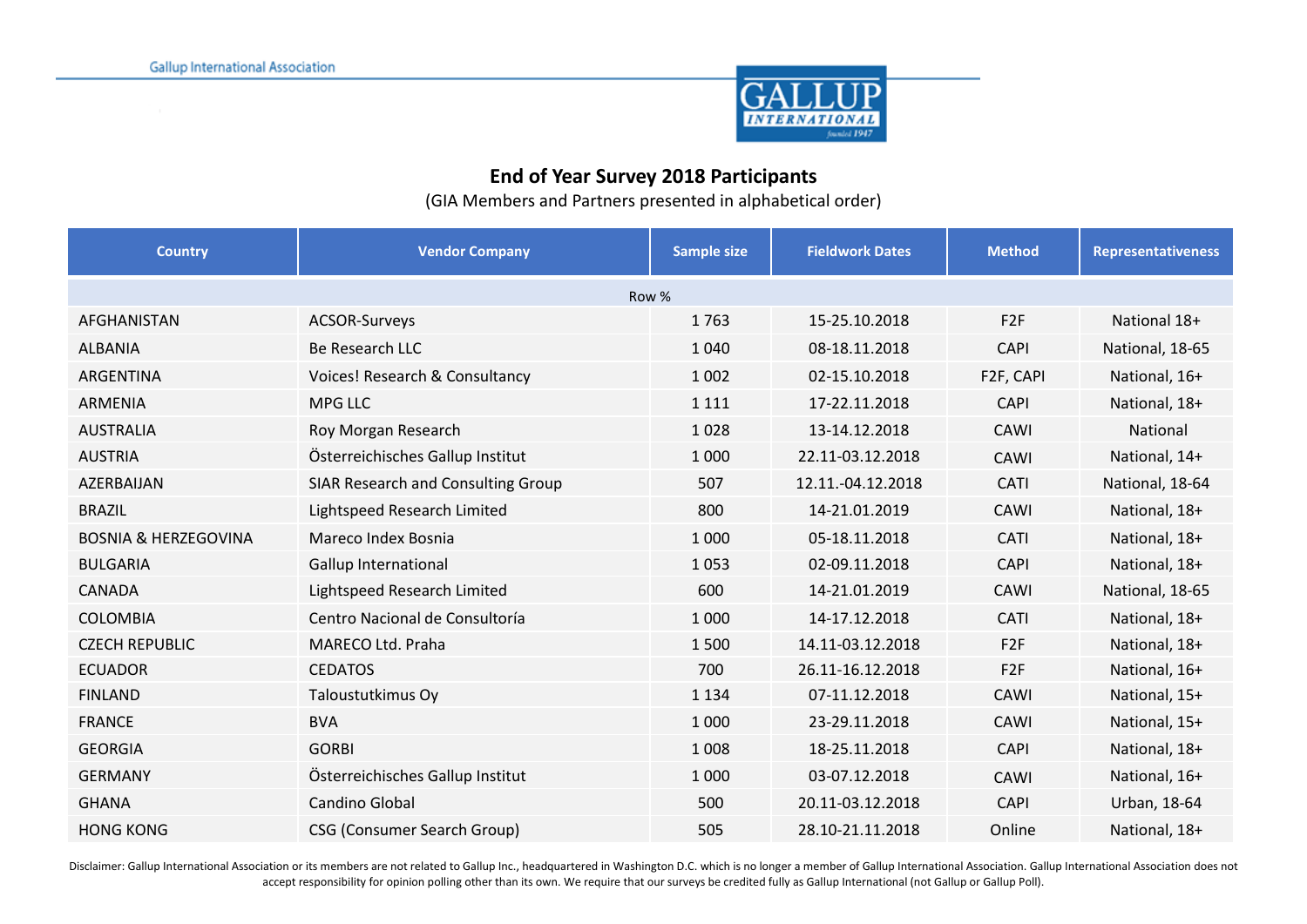

# **End of Year Survey 2018 Participants –** *Contd.*

(GIA Members and Partners presented in alphabetical order)

| <b>Country</b>     | <b>Vendor Company</b>                  | <b>Sample size</b> | <b>Fieldwork Dates</b> | <b>Method</b>   | <b>Representativeness</b> |  |  |  |
|--------------------|----------------------------------------|--------------------|------------------------|-----------------|---------------------------|--|--|--|
| Row %              |                                        |                    |                        |                 |                           |  |  |  |
| <b>HUNGARY</b>     | Österreichisches Gallup Institut       | 1 0 0 0            | 10-20.12.2018          | CAWI            | National                  |  |  |  |
| <b>INDIA</b>       | Impetus Research Pvt. Ltd              | 1 0 0 1            | 22.10-30.11.2018       | <b>CATI</b>     | National, 18+             |  |  |  |
| <b>INDONESIA</b>   | Deka                                   | 1 0 4 0            | 14-25.11.2018          | F <sub>2F</sub> | 5 big cities, 18+         |  |  |  |
| <b>IRAQ</b>        | <b>IIACSS</b>                          | 1 0 0 0            | 03-28.11.2018          | <b>CAPI</b>     | Urban, 18-65              |  |  |  |
| <b>ITALY</b>       | <b>DOXA</b>                            | 1072               | 16-30.11.2018          | <b>CAPI</b>     | National, 15+             |  |  |  |
| <b>JAPAN</b>       | NRC (Nippon Research Center)           | 1 1 5 5            | 01-13.11.2018          | F <sub>2F</sub> | National, 15-79           |  |  |  |
| <b>JORDAN</b>      | <b>MRO</b>                             | 1 0 0 0            | 29.10-20.11.2018       | F <sub>2F</sub> | National, 18+             |  |  |  |
| <b>KAZAKHSTAN</b>  | <b>BISAM - CENTRAL ASIA</b>            | 1 4 0 0            | 22.11-11.12.2018       | <b>F2F CAPI</b> | Urban, $18+$              |  |  |  |
| <b>KOSOVO</b>      | Be Research LLC                        | 978                | 06-18.11.2018          | F <sub>2F</sub> | National, 18+             |  |  |  |
| LATVIA             | <b>SKDS</b>                            | 1 0 0 5            | 29.11-05.12.2018       | CAWI            | National, 18-75           |  |  |  |
| <b>LEBANON</b>     | <b>MRO</b>                             | 1 0 0 0            | 29.10-20.11.2018       | F <sub>2F</sub> | National, 18+             |  |  |  |
| <b>MACEDONIA</b>   | <b>BRIMA</b>                           | 1 2 1 2            | 22.11-06.12.2018       | F2F, TAPI       | National, 15+             |  |  |  |
| <b>MEXICO</b>      | <b>BRAIN</b>                           | 500                | 10-14.12.2018          | Online          | Urban, 18-64              |  |  |  |
| <b>MOLDOVA</b>     | CBS - AXA S.R.L., I.M.                 | 600                | 10-20.10.2018          | CATI            | National, 18+             |  |  |  |
| <b>NETHERLANDS</b> | Motivaction International B.V.         | 503                | 15-19.01.2019          | Online          | National, 18-70           |  |  |  |
| <b>NEW ZEALAND</b> | Roy Morgan Research                    | 1011               | 13-14.12.2018          | CAWI            | National                  |  |  |  |
| <b>NIGERIA</b>     | <b>Market Trends International</b>     | 800                | 28.11-05.12.2018       | F2F, TAPI       | National, 18+             |  |  |  |
| <b>PAKISTAN</b>    | Gallup Pakistan                        | 1 0 0 0            | 13-20.10.2018          | F <sub>2F</sub> | National, 18-65           |  |  |  |
| PARAGUAY           | INSTITUTO DE COMUNICACION Y ARTE - ICA | 515                | 11/12.2018             | Online          | <b>Main Cities</b>        |  |  |  |
| PERU               | <b>DATUM Internacional</b>             | 1 0 0 9            | 09-14.11.2018          | <b>CAPI</b>     | National, 18-70           |  |  |  |

Disclaimer: Gallup International Association or its members are not related to Gallup Inc., headquartered in Washington D.C. which is no longer a member of Gallup International Association. Gallup International Association accept responsibility for opinion polling other than its own. We require that our surveys be credited fully as Gallup International (not Gallup or Gallup Poll).